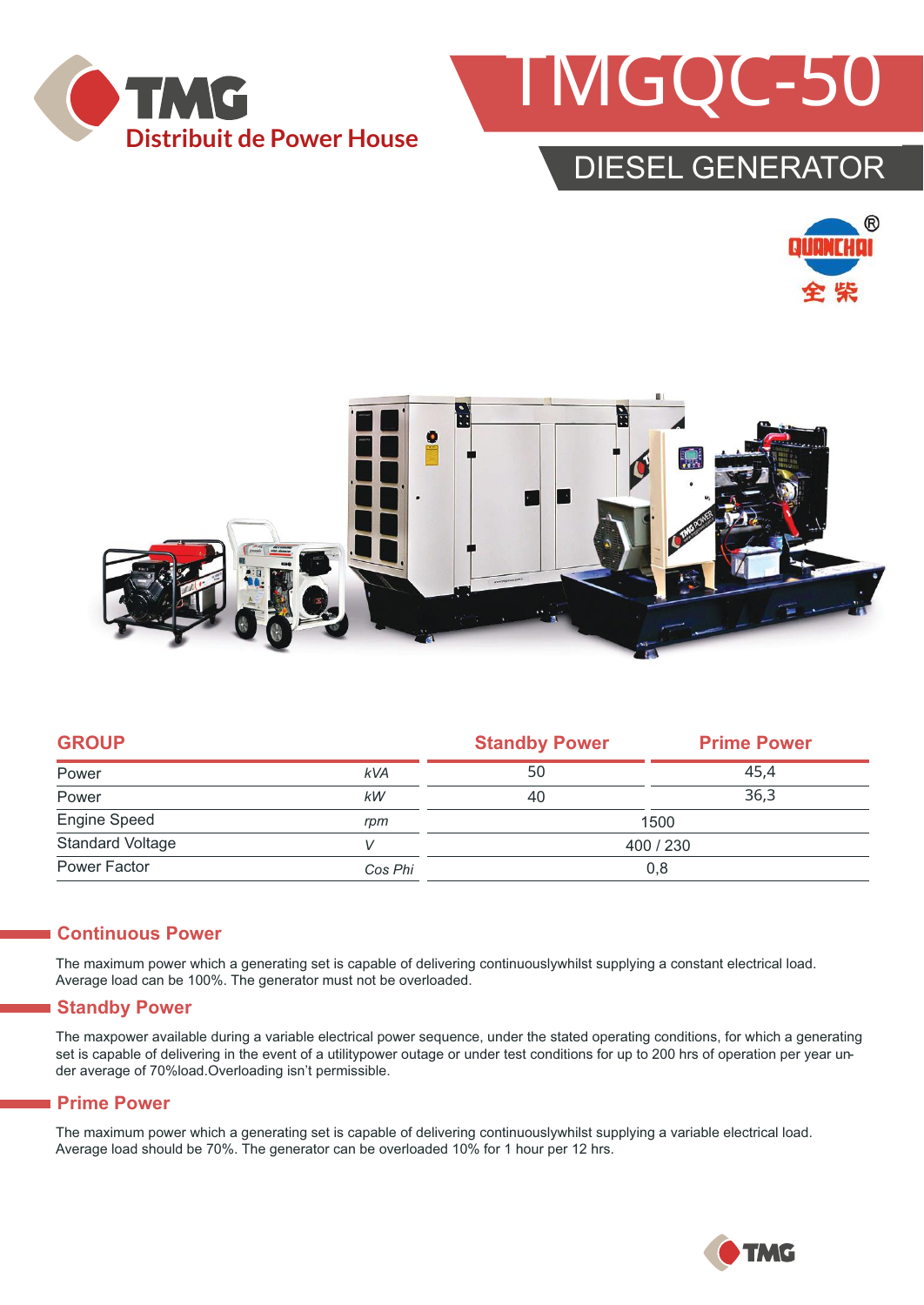

# TMGQC-50

#### **Engine Properties**

| <b>Brand</b>                      |       | <b>QUANCHAI</b>           |
|-----------------------------------|-------|---------------------------|
| <b>Model</b>                      |       | 4105D                     |
| <b>Standby</b>                    | kW    | 38                        |
| <b>Prime</b>                      | kW    | 34,5                      |
| <b>Cylinder Displacement</b>      | It.   | $\overline{4}$            |
| <b>Number of Cylinders / Type</b> |       | 4 / In line               |
| <b>Bore x Stroke</b>              | mmxmm | 105 x 118                 |
| <b>Compression Ratio</b>          |       | 18:1                      |
| <b>Governor Type</b>              |       | Mechanic                  |
| <b>Idle Speed</b>                 | rpm   | 1500                      |
| <b>Aspiration</b>                 |       | <b>Natural Aspiration</b> |
| <b>Injection Type</b>             |       | Direct Injection          |
| <b>Cooling System</b>             |       | Liquid Cooled             |
| <b>Fuel Consumption%100</b>       | It/h  | 10                        |
| <b>Fuel Consumption%75</b>        | lt/h  | 7                         |
| <b>Fuel Consumption%50</b>        | lt/h  | 5                         |
| <b>Oil Capacity</b>               | It.   | 11                        |
| <b>Cooling Liquid Capacity</b>    | It.   | 10,2                      |
| <b>Voltage</b>                    | V     | 12                        |
| <b>Battery Capacity</b>           | Α     | 72                        |

#### **Alternator Properties**

| <b>Output Voltage</b>               | V     | 230/400     |  |
|-------------------------------------|-------|-------------|--|
| <b>Frequency</b>                    | НZ    | 50          |  |
| <b>Automatic Voltage Regulation</b> | $±\%$ | 0,5         |  |
| <b>Phase</b>                        |       | 3           |  |
| Pole                                |       | 4           |  |
| Overload                            |       | 1 Hour %110 |  |
| <b>Voltage Regulation</b>           |       | ±%1         |  |
| <b>Power Factor</b>                 | Cosa  | 0,8         |  |
| <b>Warning System</b>               |       | Self Alert  |  |
| <b>AVR Model</b>                    |       | SX460       |  |
| <b>Total Harmonic Losing</b>        |       | ≤%3         |  |
| <b>Connecting Type</b>              |       | Star        |  |
| <b>Protection Class</b>             |       | IP 23       |  |
| <b>Isolation Class</b>              |       | н           |  |

#### **Diemensions**







#### **Canopied Canopied Canopied**

| $L \times W \times H$     | mт | 2000x950x1260 | L x W x H                 | mm  | 1700x950xTBA |
|---------------------------|----|---------------|---------------------------|-----|--------------|
| Weight                    | κq | ТВА           | Weight                    | Kg  | ТВА          |
| <b>Fuel Tank Capacity</b> |    | 85            | <b>Fuel Tank Capacity</b> | It. | 85           |

#### **Standard Specification**

Some standard equipments that TMG POWER provides with generator sets;

- 50°C cooland radiator
- Flexible fuelpipes and oil drain valve
- Engine jacket heater
- 4 pole synchronous type self-excited brushless alternator
- Battery and wires
- Entegrated fuel tank
- User and maintenance manual
- Oil and antifreeze
- Datakom D-300 controller
- Battery charger
- Electrical circuit diagram